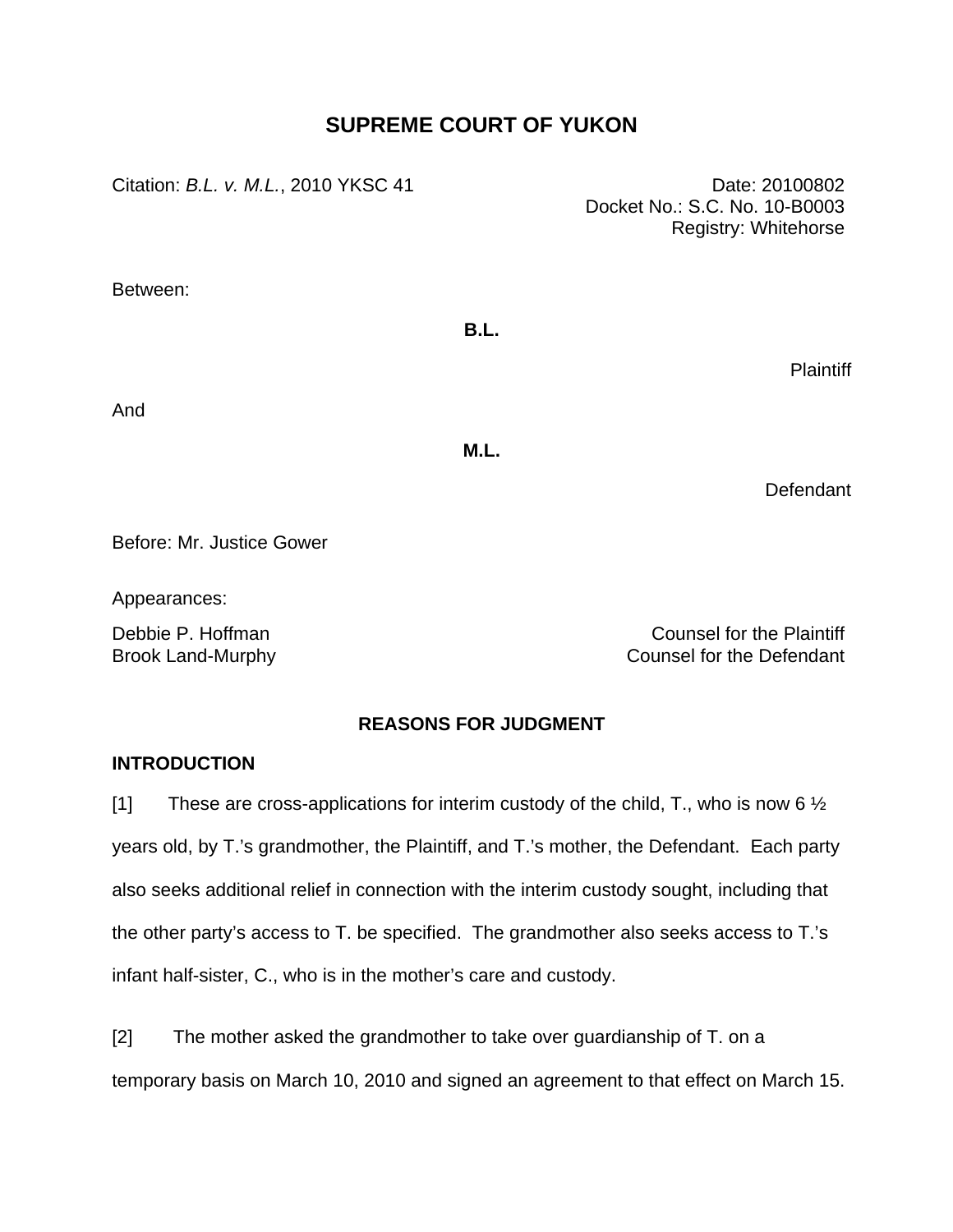The mother then asked for T. to be returned to her and the grandmother declined. On April 8, 2010, the grandmother obtained an Order Without Notice granting her interim interim custody of T., with reasonable access to the mother.

[3] The mother's application was filed in late April 2010, followed by the grandmother's cross-application in early May. The matters could not be heard until July 26, 2010 due to a heavily booked court calendar.

[4] In the meantime, on July 10, 2010, the mother informed the grandmother that she intended to move with T., T.'s father, J.H., and their two other young children, including C., to Leduc, Alberta. However, at the hearing, the mother's counsel announced that her client had changed her mind about the move and was withdrawing that aspect of her application.

### **ISSUES**

[5] The global issue on this application, pursuant to ss. 1 and 30(1) of the *Children's Law Act*, R.S.Y. 2002, c. 31, as amended by S.Y. 2008 c. 1, is to ensure that the best interests of the children are the paramount consideration in determining interim custody and access. Section 30(1) requires this Court to consider "all the needs and circumstances of the child" in determining her best interests, including the specific factors set out in paragraphs (a) through (g), to the extent that they are applicable.

[6] The mother's counsel also submits that there are three subsidiary issues, specifically:

> i) the weight to be given to the guardianship agreement between the parties;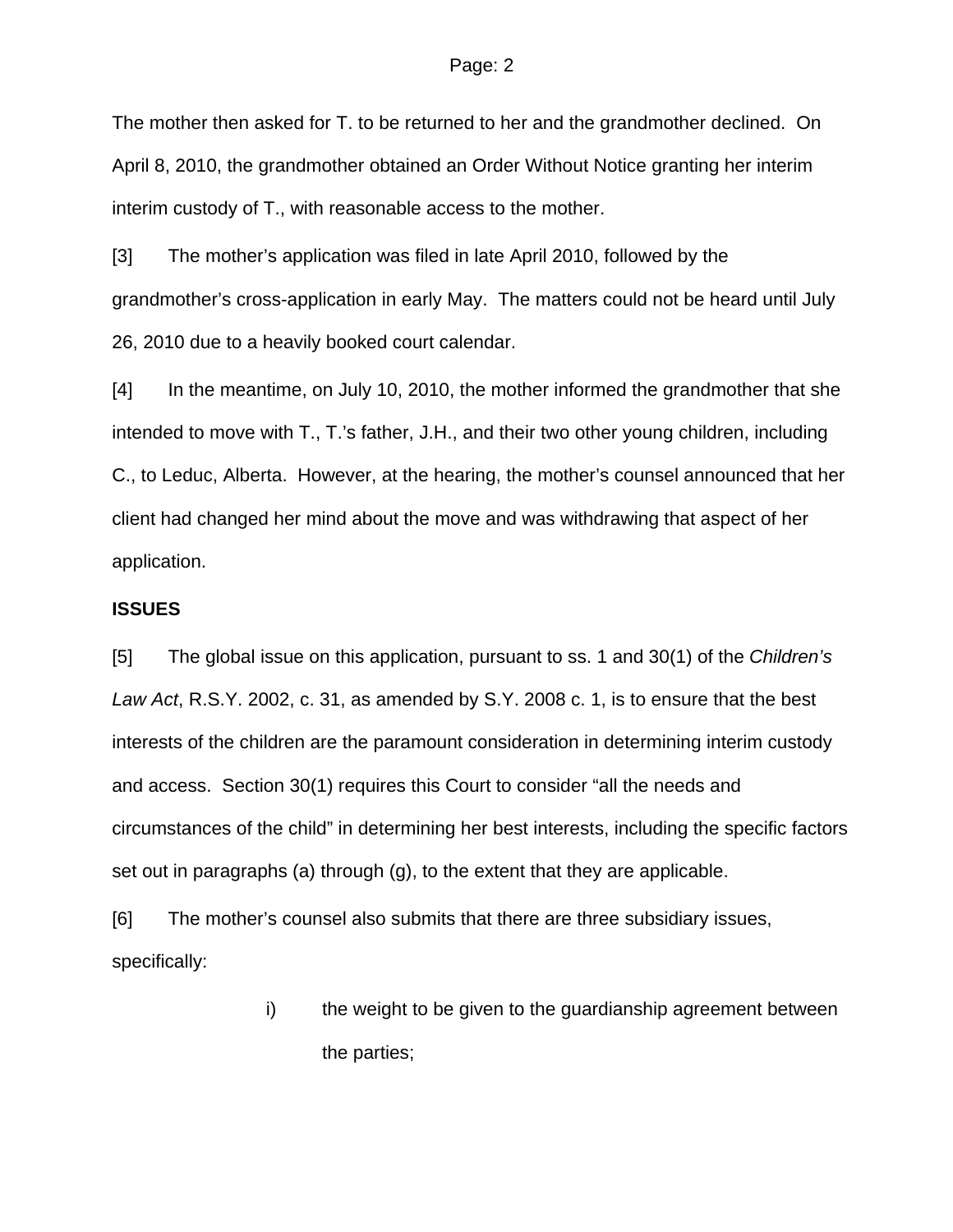- ii) the extent to which a biological parent should be entitled to custody over a competing claim by a grandparent; and
- iii) the extent to which a grandparent is entitled to access over the objection of a custodial parent.

## **ANALYSIS**

## *Law*

[7] I will deal briefly with the subsidiary issues raised by mother's counsel, starting with the weight to be given to the guardianship agreement. This issue was succinctly dealt with by the British Columbia Court of Appeal in *A.L. v. D.K.,* 2000 BCCA 455, where Finch J.A., for the majority, at para. 11, quoted Mr. Justice Hinds, as he then was, in *Kamimura v. Squibb* (1988), 13 R.F.L. (3d) 31 (B.C.S.C.) as follows:

"An agreement between the parents concerning the custody of their children cannot oust the jurisdiction of the court to determine the issue of custody. The court must base its decision with respect to custody on the overall best interests of the children. That is not to say, however, that an agreement between the parties of children concerning their custody is not an important factor to be taken into consideration".

At para. 13, Finch J.A. said that this statement by Hinds J. was correct, and continued:

"... an agreement concerning custody between contending parties is an important factor to take into consideration, but it is only one factor."

[8] On the second subsidiary issue of competing custodial claims by a biological

parent and a grandparent, Veale J. of this Court, in *C.B. v. S.B.,* 2009 YKSC 12,

examined the conflicting caselaw on point and concluded that there is no legal

presumption in favour of biological parents. He noted that the relevant provisions of the

Yukon *Children's Act*, as it was then titled, make every effort to avoid such a legal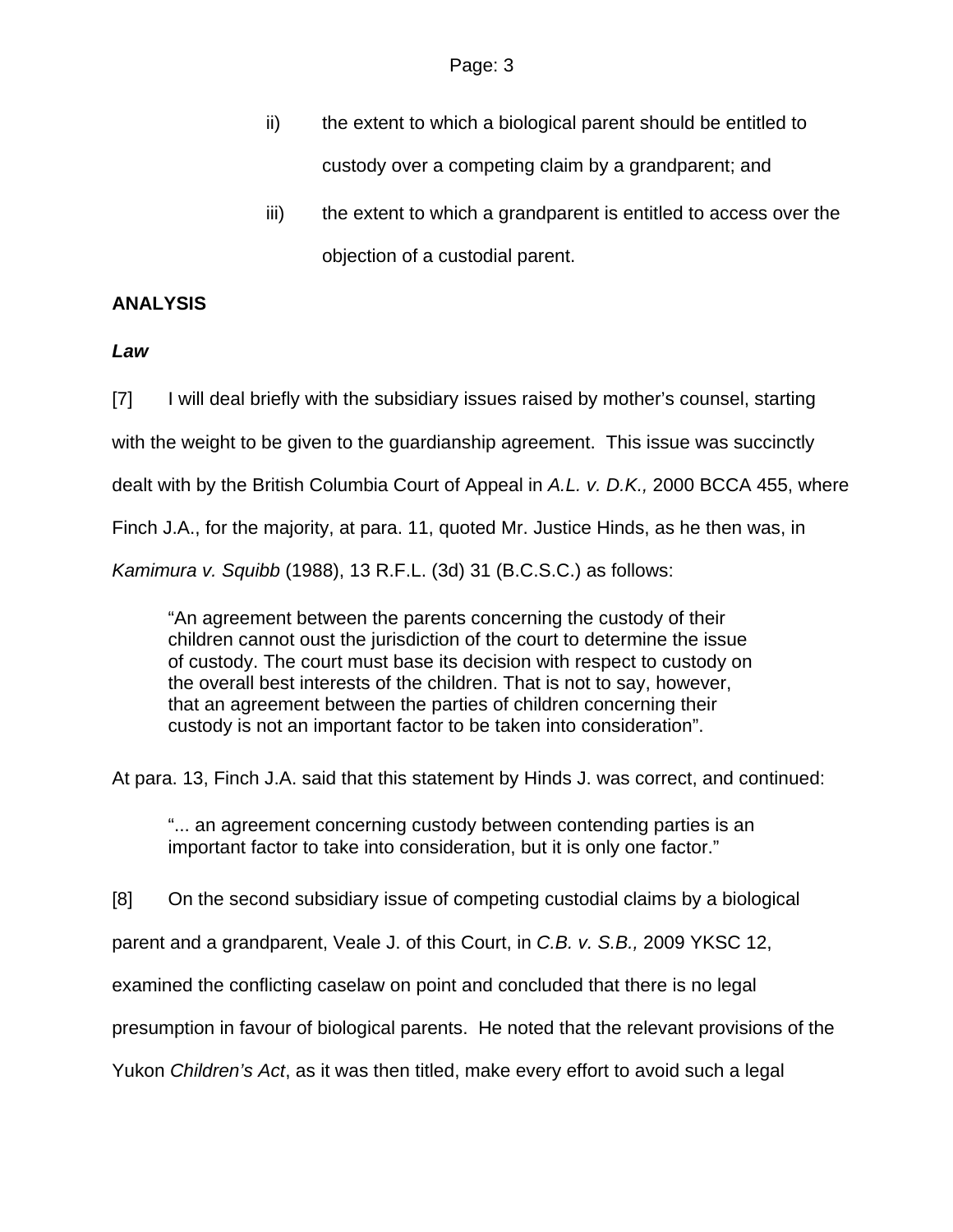presumption. Veale J. also accepted the conclusion of the British Columbia Court of Appeal in *Chera v. Chera,* 2008 BCCA 374, that there is no presumption in law favouring biological parents. At para. 55, of *Chera,* Smith J.A., for the Court, concluded that, rather than operating as a presumption, there is simply a common sense approach to custody disputes that, all things being equal, a parent should be entitled to raise his or her child.

[9] As for the third subsidiary issue of a grandparent's access claim over the objection of a custodial parent, as I noted in my earlier decision *G.N. v. D.N.,* 2009 YKSC 75, at paras. 8 and 9, grandparents do not have a legal right to access to their grandchildren. However, they may apply for such access under s. 33(1) of the *Children's Law Act*. In normal circumstances, it is in the best interests of children to have contact with their grandparents and extended family members. Having said that, considerable weight should be given to the wishes of the custodial parent, and care should be taken to ensure that the court does not interfere unduly with the inherent right of a parent to determine the course of their child's upbringing. It is only upon evidence that the custodial parent is acting against the child's best interests by being unreasonable that the court should specify access.

[10] Thus, in determining T.'s interim custodial status and C.'s interim access to the grandmother, I am left with the paramount consideration of what would be in their respective best interests.

[11] In making these determinations, I emphasize that this is an interim application only, and not a trial. Numerous affidavits have been filed by each of the parties and several prospective witnesses. In many respects, there are blatant conflicts in the evidence of the parties and the witnesses, which cannot be resolved without some testing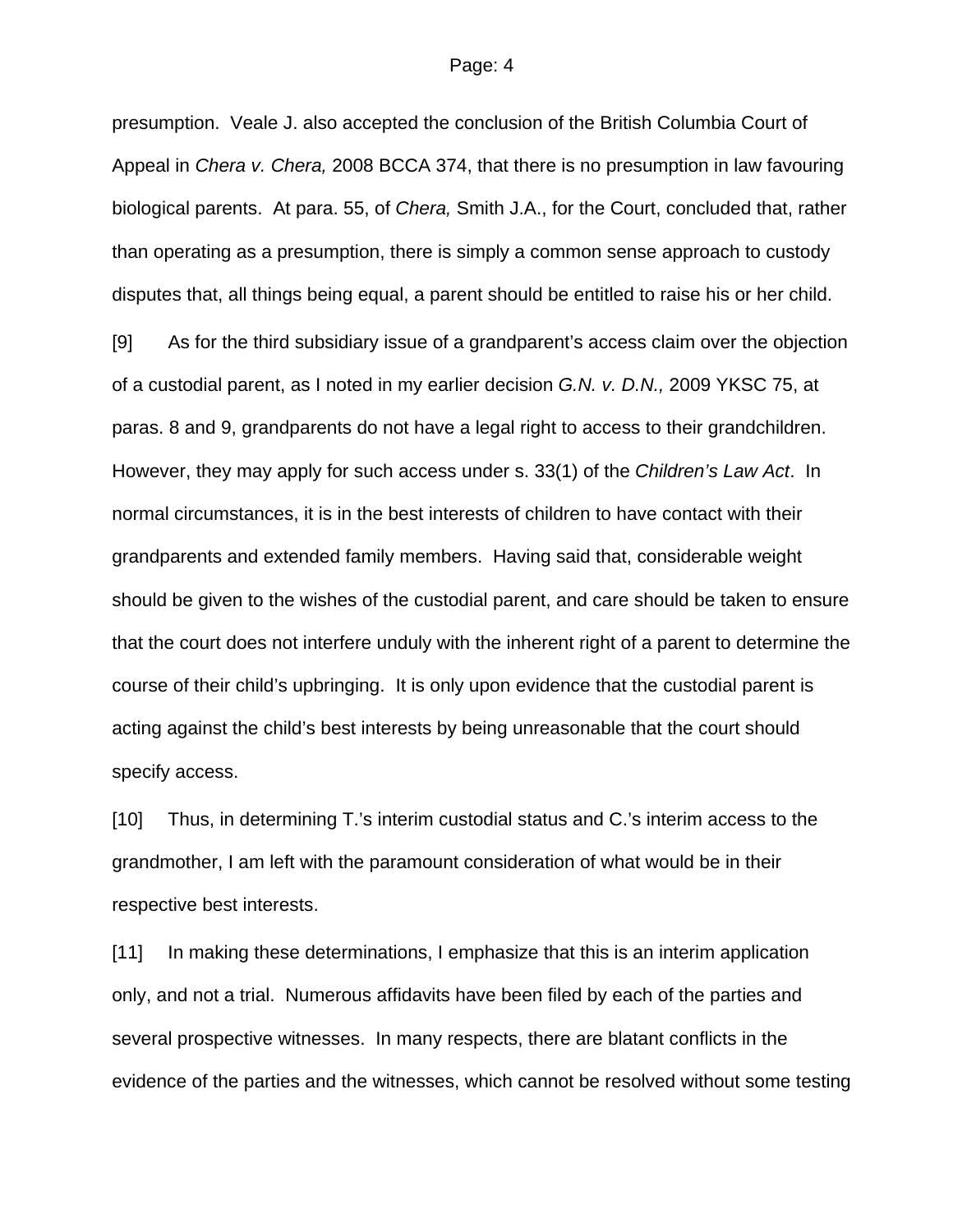of the evidence, either through cross-examination on affidavits or a trial. These conflicts in the evidence have made it difficult for me to determine what is best for these children, but I have made certain inferences and findings where there is evidence in support and where it seemed fair and reasonable to do so. I have not addressed many of the points of conflict, as it is unnecessary to do so. To the extent that any of my inferences or findings may be in error, I would encourage the parties to proceed to trial as soon as possible for a more complete assessment of their conflicting allegations.

### *Interim custody and access relating to T.*

[12] It seems logical to proceed in the order of the factors listed in s. 30(1) of the *Children's Law Act*, recognizing that those factors are not an exhaustive list and I am required to consider all of T.'s needs and circumstances relating to her custodial status. [13] I begin with s.30(1)(a), which speaks of the "bonding, love, affection and emotional ties" between T. and each of her mother and grandmother, as well as other members of T.'s family who have lived with her and who have been involved in her care and upbringing. The grandmother has been involved in T.'s life since her birth. Indeed, after T. was born, the mother and T. lived with the grandmother until February 2005. Although those residential arrangements eventually changed, the mother remained in the same townhouse complex as the grandmother, living only five doors away. The mother continued to live in that townhouse complex until mid-July 2010, when she moved to a two bedroom apartment with T.'s father, J.H. Therefore, I have no difficulty accepting that the grandmother has been actively involved throughout T.'s young life to date, and that there is a significant amount of bonding, love and affection and strong emotional ties between them. Obviously, the same can be said of the mother and T.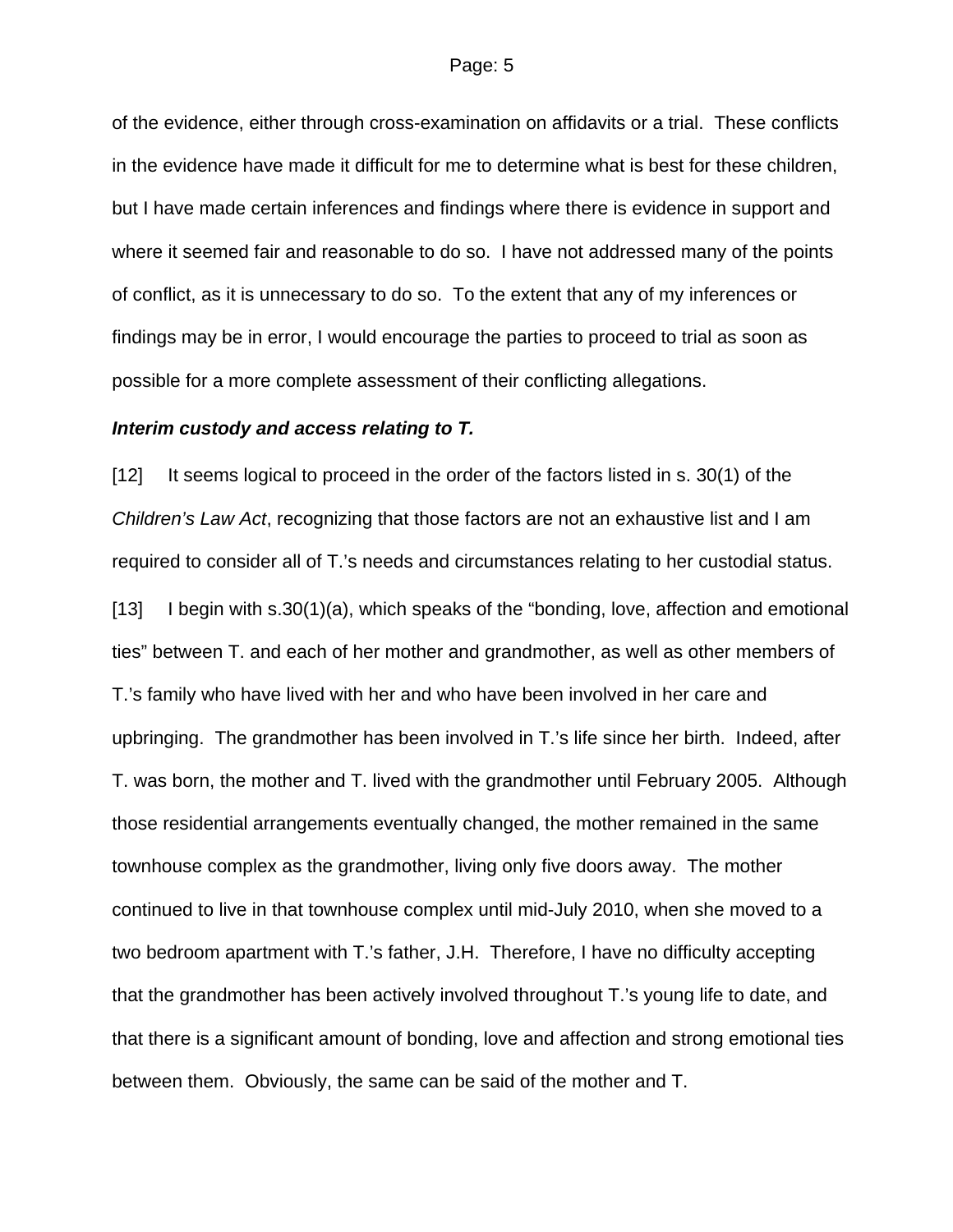[14] Section 30(1)(b) of the *Children's Law Act* speaks of the child's views and preferences. Although there is some evidence of this in the various affidavits, it is largely conflicting. Given that, and the fact that T, is only 6  $\frac{1}{2}$  years old, in the absence of any independent assessment of T.'s views and preferences, I treat this as a neutral factor.

[15] Section 30(1)(c) speaks of the length of time, having regard to the child's sense of time, that she has lived in a stable home environment. T. has been residing with the grandmother steadily since March 10, 2010. It is essentially undisputed that the grandmother's home is and has been a stable environment for T. This can be contrasted with the mother's home. T.'s move to the grandmother's house was precipitated by an email sent by the mother to the grandmother on March 9, 2010, which indicated that the mother was having significant difficulty coping with the stress of raising T. while concurrently attempting to look after her infant child, C., who was born November 24, 2009. The email reads in part as follows:

"... i just cant do this no more i am at my wits end with miss [T.]. If you are [serious] about her moving in with you i will get all her thing to you and i will start giving you the child tax for her as i dont know what to do no more she is starting to get to the point of throwing thing while I am feeding baby or holding her and i cant have that, i am tired of getting shit throw at me and not only that but now that she dont get what she wants she screams and [scares C.] and is making her cry and scream and it is bugging the hell out of me... so i dont know what to do no more i am tired of this crap i will have everything [of] hers together and what not and i will get it to you.... i am done".

I will have more to say about the relative stability of the mother's home, below.

[16] Section 30(1)(d) of the *Children's Law Act* speaks of the ability and willingness of each person applying for custody to provide the child with guidance and education, the necessities of life and any special needs of the child. In this regard, the grandmother's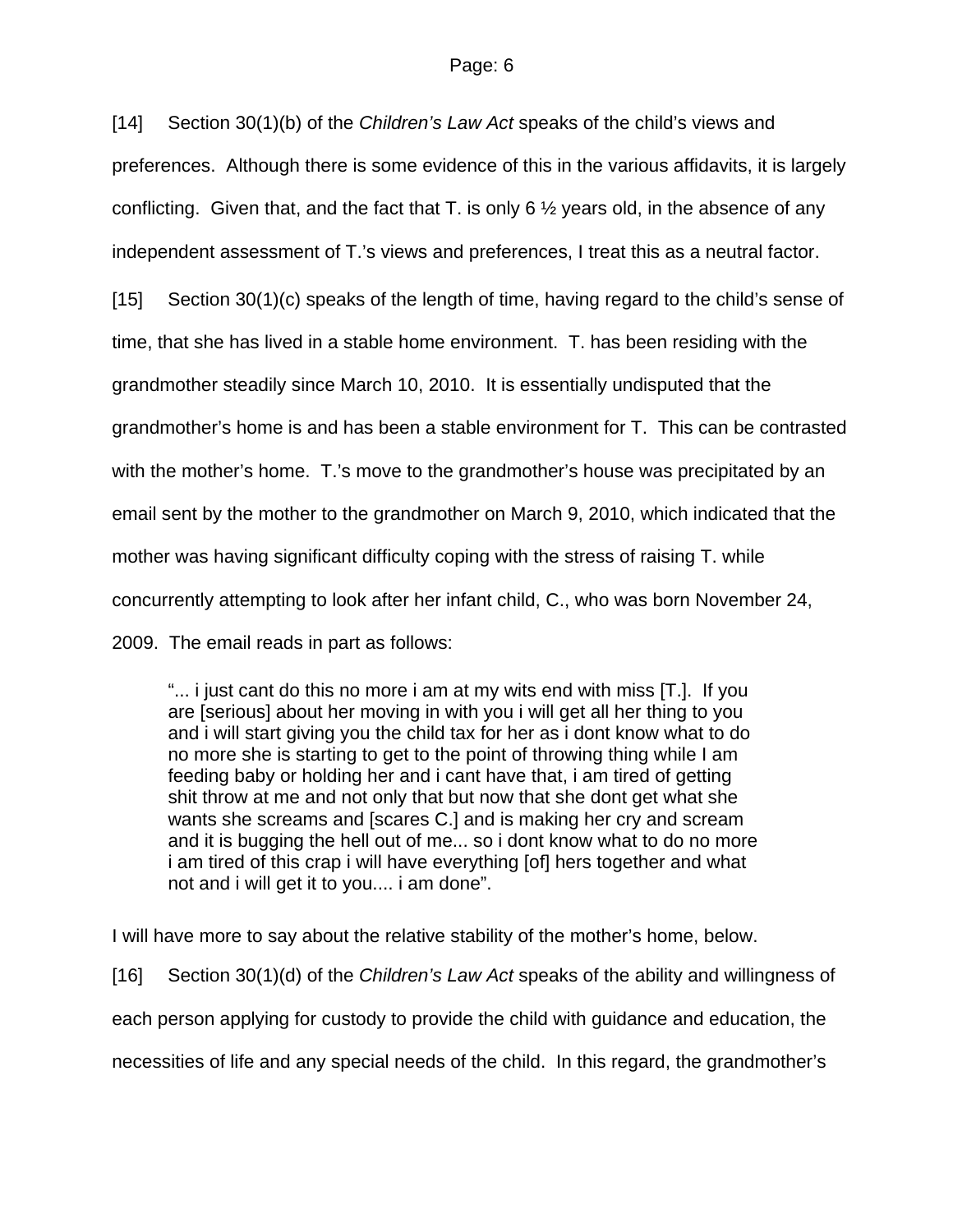counsel points to four aspects of the evidence which she says are "objective" indicators of the grandmother's ability to provide proper care for T.

[17] The first is the evidence regarding T.'s breathing difficulties. In October 2007, T. was diagnosed with uncontrolled bronchial asthma. The doctor's opinion was that this was due to smoking in the home by the grandmother and her husband. The grandmother initially said that she limited her smoking to one room of the house, which was wellventilated and which was subsequently equipped with a special ventilation system. As of May 6, 2010, the grandmother deposed that she has only been smoking outside of her residence. T. and her mother lived in the grandmother's home at least until T. was 15 months old and subsequently visited regularly. Therefore, it seems probable that her respiratory problems were due in part to the second-hand smoke in the grandmother's home. However, the mother also admits to having pets and a significant mould problem in her own home, both of which can also contribute to respiratory problems. In any event, there is evidence that, as of May 7, 2010, T. was examined by her doctor and showed no signs of bronchial asthma. In addition, the grandmother has deposed that T. has not had to use her medicinal asthma 'puffer' at all since moving in to her home on March 10, 2010. Therefore, despite the fact that the grandmother likely contributed to T.'s respiratory problems in the past, it appears that she has now taken steps which have improved T.'s health in that regard.

[18] The second objective indicator that the grandmother's counsel points to is the evidence relating to T.'s dental health. It is undisputed that T. had significant cavities in a number of her teeth when she moved into the grandmother's home. She was experiencing pain and discomfort in eating as a result. Although the mother had obtained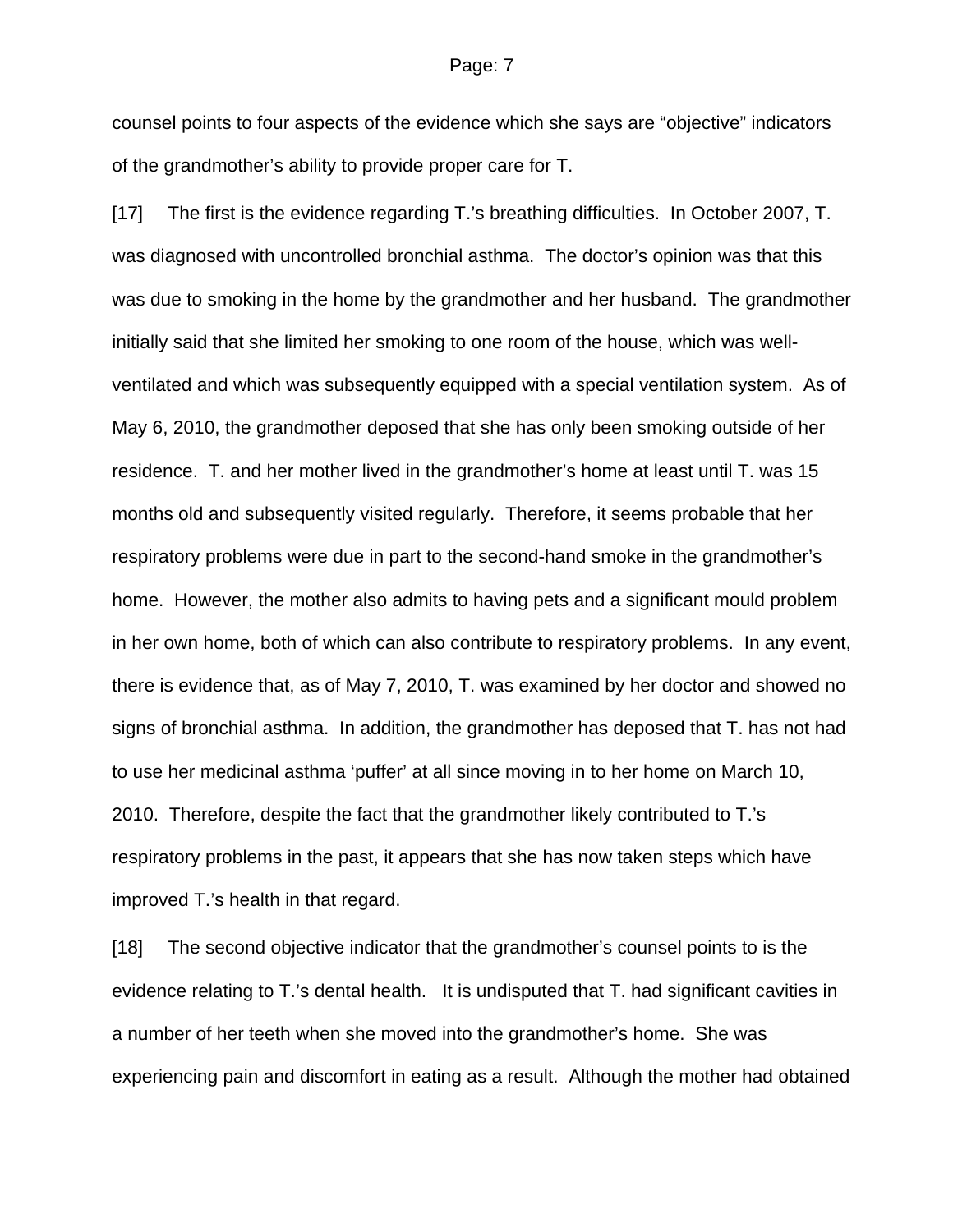a referral to have T. examined by a dental surgeon, she claims that she could not arrange an appointment because of delays in obtaining dental records from T.'s school. In any event, T.'s cavities went untreated until she moved in with the grandmother, who arranged for T. to be seen by a dentist and scheduled for dental surgery on July 12, 2010. At that time, ten of T.'s teeth were extracted because they were so decayed as to be considered "hopeless" by the dentist. The dentist expressed the opinion that, while the cause of such a problem in children can vary, "the most common cause is very poor oral hygiene". The dentist went on to say that she had discussed this with the grandmother and was confident that with careful monitoring and improved hygiene, T. could avoid such drastic measures in the future.

[19] The mother's counsel argued that T.'s dentist could not say for sure whether her cavities were due solely to poor oral hygiene. She pointed to the evidence that, until about a year ago, the grandmother served Pepsi in her home, and that this too could have contributed to the cavities. On a balance of probabilities, it seems more likely that it was the mother's lack of attention to T.'s oral hygiene which led to T.'s numerous cavities. Furthermore, the problem was obviously very acute, as there is evidence that, when eating, T. was in the habit of breaking off pieces of her sandwich and putting them in the side of her mouth which hurt the least. Given that, and the number of extractions which were ultimately required from such a young child, I find it surprising that the mother did not pursue the referral to a dental surgeon with greater diligence.

[20] The third objective indicator of the ability of the grandmother to provide for T. is the evidence surrounding her performance in school. Her principal wrote a letter on May 5, 2010 to the grandmother, which stated as follows: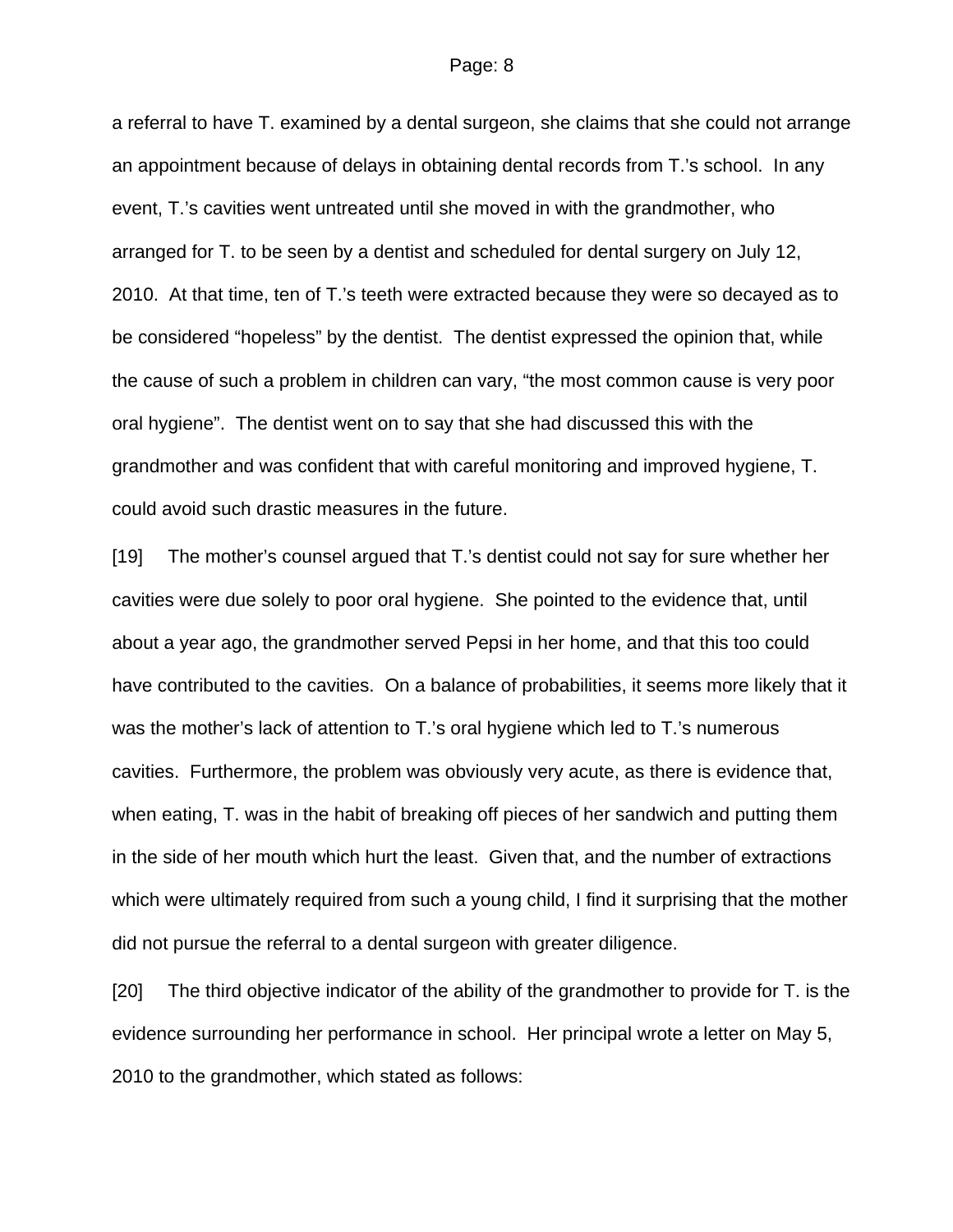"In discussing [T.'s] progress at school with [our] staff, we have been pleased to observe positive results on several fronts over the last three weeks.

Staff reported that [T.'s] attendance and cleanliness have improved and that she appears happier. She seems to be more engaged in her learning at this time."

[21] The mother's counsel quibbled that the best evidence about T.'s performance and appearance at her school would have been from T.'s own teachers. However, I have no difficulty accepting that the principal's assessment was based on his discussions with T.'s teachers and is therefore likely a fair summary of T.'s improvements to that point in time.

[22] This conclusion is consistent with the results in T.'s report card following the end of her Grade 1 year. Again, the mother's counsel submits that in certain respects, and I counted three, T.'s performance has actually regressed from a 'meeting expectations' to 'requiring support to meet expectations'. Those were generally in the ability to write sentences, spell and organize thoughts clearly. There were additionally two areas of performance within her physical education assessment where T. regressed from 'exceeding expectations' to 'meeting expectations'. Despite these examples, I agree with the grandmother's counsel that, overall, there is a remarkable improvement in T.'s performance from her first term, while she was still residing with the mother, to the end of her third term, by which time she had been residing with the grandmother since March 10. In multiple categories of topic area and performance, T. increased her rating from 'requiring support to meet expectations' to 'meeting expectations', and more frequently to 'exceeding expectations'. It is also telling that there were statements from both T.'s music teacher and her homeroom teacher from the second school term, while she was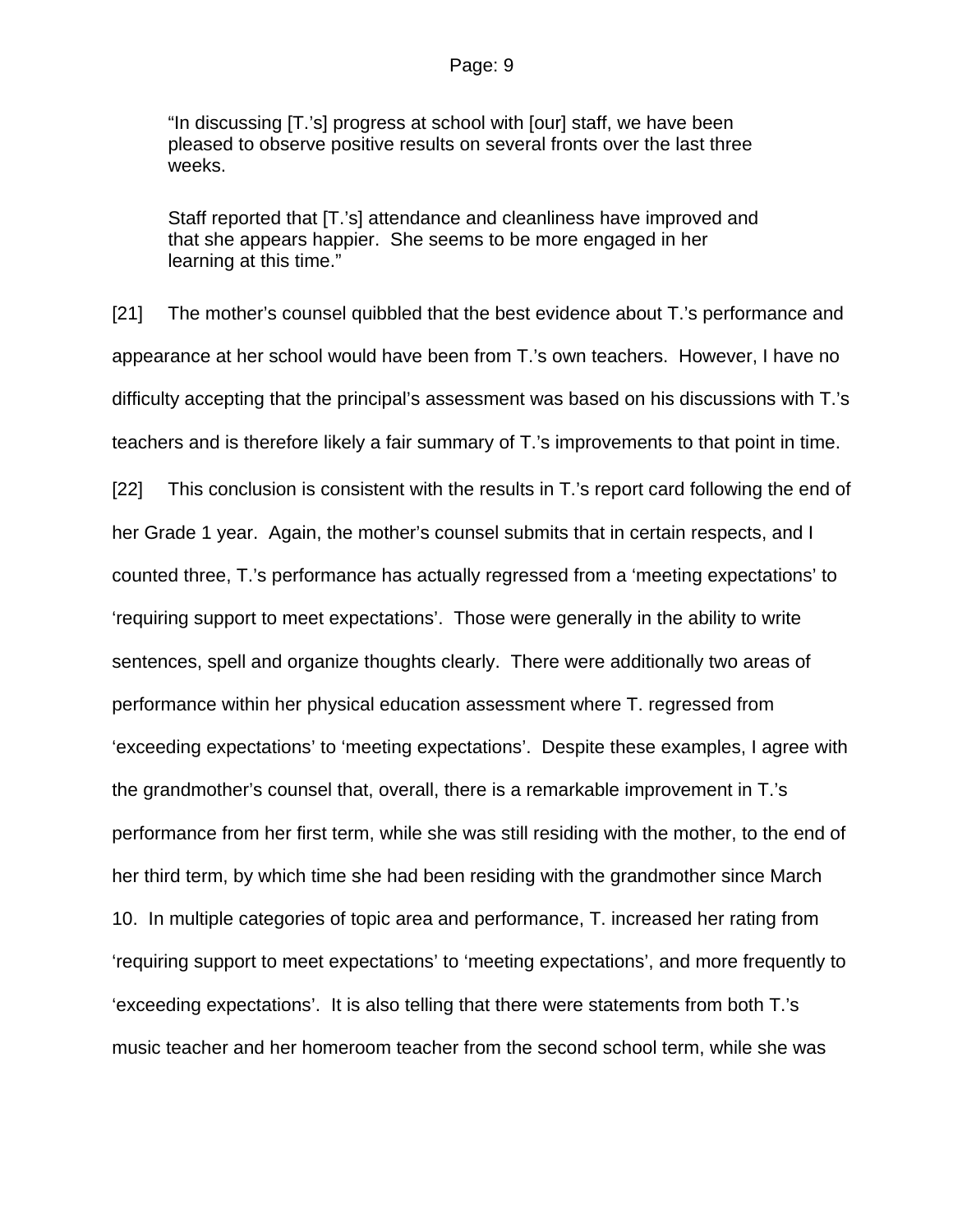presumably still residing primarily with her mother, to T. being late for school, appearing tired, having difficulty focussing and having very slow productivity.

[23] The fourth objective indicator of the grandmother's ability to provide for T., cited by the grandmother's counsel, relates to T.'s recent experience with nightmares since April 2010. According to the grandmother, T. wakes up talking about drowning and stabbing and has trouble going back to sleep. Accordingly, the grandmother deposed that she has enrolled T. in counselling to address the problem. Once again, the mother's counsel quibbled that the mere fact that the grandmother has "enrolled" the child does not mean that she has actually attended any counselling sessions. While that may be technically correct, in the context of the evidence as a whole, the intention is there and I think it likely that, by now, the child has probably begun attendance.

[24] In addition, T.'s maternal great-grandmother deposed that since T. has moved in with the grandmother, she seems happier and healthier, and her self-confidence has improved dramatically. The great-grandmother also lives in the same townhouse complex as the grandmother, and previously lived in the grandmother's home from October 1, 2009 until May 7, 2010. She further deposed that T. has also recently engaged in more playful activity with other children in the neighbourhood and is taking pride in her appearance. While that evidence was generally denied by the mother, it was not specifically controverted; nor was there any suggestion that the great-grandmother was particularly biased or would have provided inaccurate evidence in that regard.

[25] Therefore, in summary, it would appear that the grandmother has demonstrated a significant ability and willingness to provide for T.'s various needs, including her medical,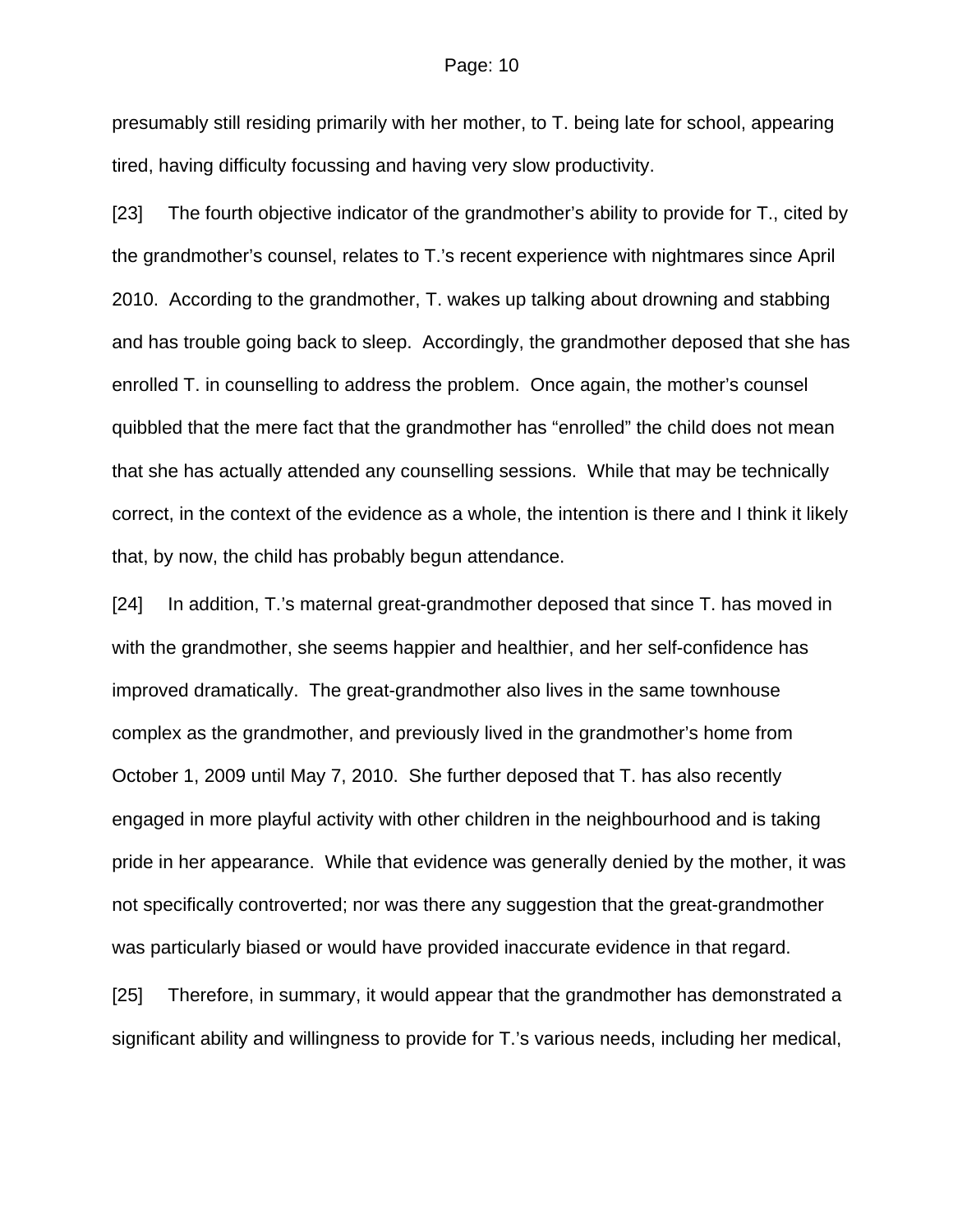dental and mental health requirements, as well as her education, which has had a positive impact on T.'s wellbeing.

[26] The mother is also certainly willing to provide for T.'s needs. However, I have four particular concerns about her ability to do so. The first is my conclusion above about the poor state of T.'s dental health and how it is likely that the mother was primarily responsible for that.

[27] Second, I am concerned about the mother's ability to maintain a clean and healthy home. She admits to having experienced a mould problem. Further, when a social worker attended at her home unannounced on March 16, 2010, she directed the mother to leave the residence with the young child, C., "due to safety and hygiene concerns"<sup>[1](#page-10-0)</sup>. I infer that the state of the home must have been pretty deplorable to prompt the social worker to intervene to that extent. While the mother claims to have subsequently cleaned the residence and maintained it in that condition until she moved out, the grandmother's evidence is that a significant amount of cleaning to remove "dirt, mould and grease" had to be done in order to make the premises habitable.

[28] Third, the mother denies that she had any concerns about possibly hurting T. at the time she turned over temporary guardianship to the grandmother. Both the grandmother and the mother's eldest sister, C.B., deposed that this was one of the principal reasons for the mother asking the grandmother to take over guardianship. While the mother has specifically denied the grandmother's allegations in that regard, her denial of her eldest sister's allegations are merely general and non-specific. That is important to me because there is no suggestion that the elder sister, C.B., had any

1

<span id="page-10-0"></span> $<sup>1</sup>$  Affidavit #1 of E.M., para. 3</sup>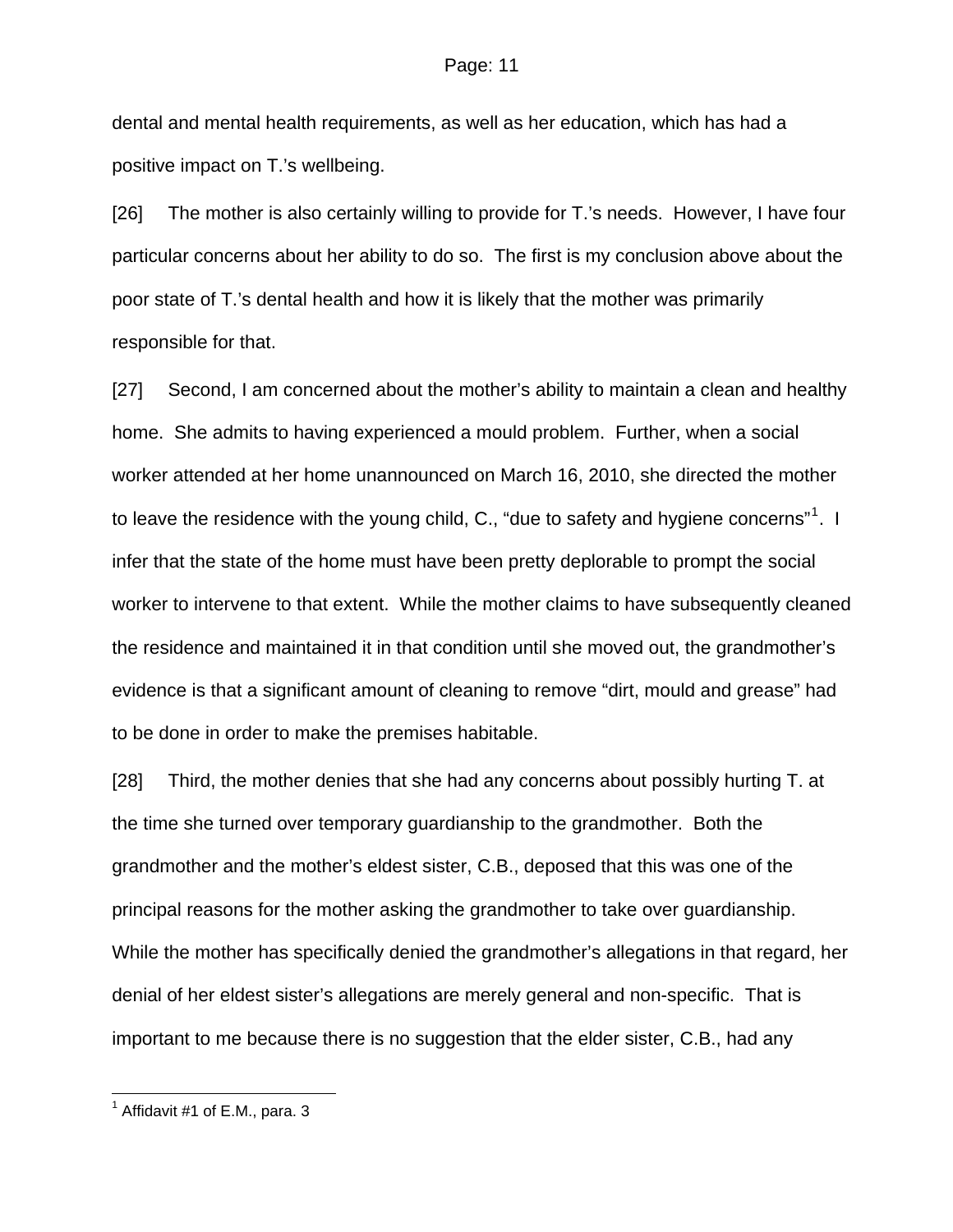reason to slant or exaggerate her evidence. C.B. deposed that she was very concerned about T.'s physical safety if she remained living with the mother, and the mother was very clear with C.B. that she was handing T. over to the grandmother because "she was afraid that she would physically hurt [T.]". Further, that allegation is corroborated by portions of an exchange between the mother and C.B. which occurred during a Facebook chat on March 16, 2010. I pause here to indicate that there are several email communications between the mother and C.B. in addition to this particular one, and nowhere in any of them is there a suggestion of animosity between the two sisters which would adversely affect C.B.'s credibility on the point. The relevant portion of the March  $16<sup>th</sup>$  conversation is as follows:

"[C.B.]: ok, i am just a little confused... 2 days ago you told me you had to give her to mom for fear you might hurt her ... how did that change so fast? [M.L.]: because i was talking with my worker who is going to help me through some thing [C.B.]: maybe you should get that help first then get [T.] back [because] you don't want another problem like this again especially if you feel like hurting the children"

During that conversation, the mother did not specifically deny or respond to the

suggestion that she had previously feared hurting T.

[29] It therefore seems likely that the mother had that concern at the time she handed

over guardianship of T. to the grandmother, and her current state of denial on the point

suggests that she is unwilling to obtain any professional help or counselling that may be

necessary to deal with these feelings if they arise in the future.

[30] The fourth concern I have regarding the mother's ability to provide for T. relates to

the extensive number of times T. was late or simply missed school while she was living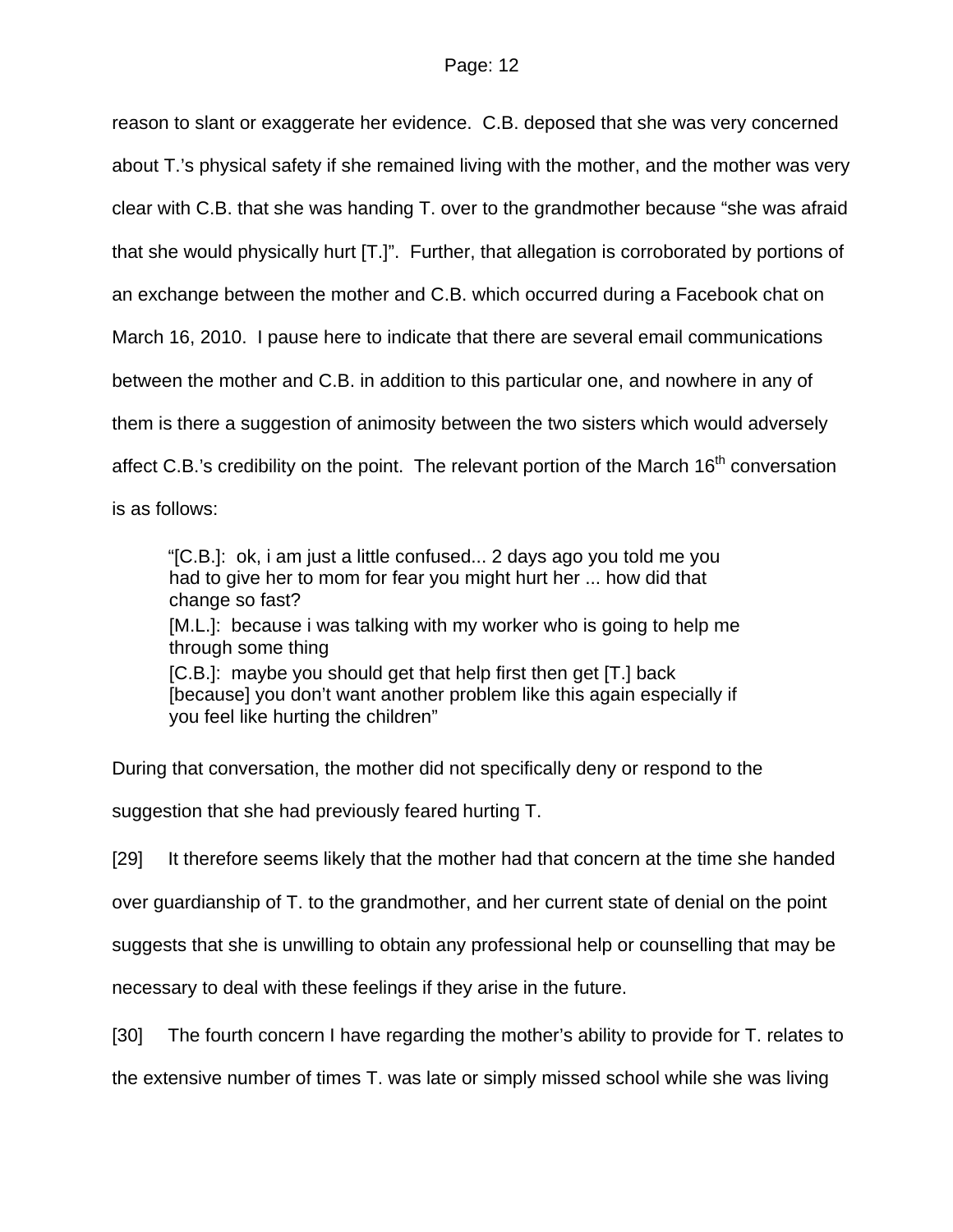with the mother. By my count, from the beginning of the school term in 2009 to March 10, 2010, T. had been absent from school 22 times and late 20 times. The mother attempted to explain that the reason for this was that she was experiencing low energy levels during that time due to pre-term labour, and the fact that until mid-March 2010, the baby C. wasn't sleeping consistently. However, I have difficulty accepting that explanation, given that the grandmother only lived five doors away and that it would have relatively easy for the mother to have asked the grandmother for help to ensure that T. got to school on time.

[31] The mother places significant reliance upon the opinions of two employees of the Yukon Department of Health and Social Services, who have no concerns about T. returning to the mother's care. However, I agree with the grandmother's counsel that there is reason to be cautious with this evidence. First, one of these individuals, J.D., is described as a 'Family Support Worker' with the Department, and therefore may not be a fully qualified social worker. In addition, it would seem that her weekly visits with the mother at her residence over the period from October 2009 to May 2010 were all previously scheduled. This would have allowed the mother to prepare the home and T. for the visits, which can be contrasted with the unannounced visit of a social worker on March 16, 2010, when the mother was directed to leave the residence with C. because of safety and hygiene concerns. The other Department employee, E.M., is described as a "Child Protection Worker", by which I assume he is a fully qualified social worker. However, he concedes that he only had a single opportunity to observe the mother and T. together.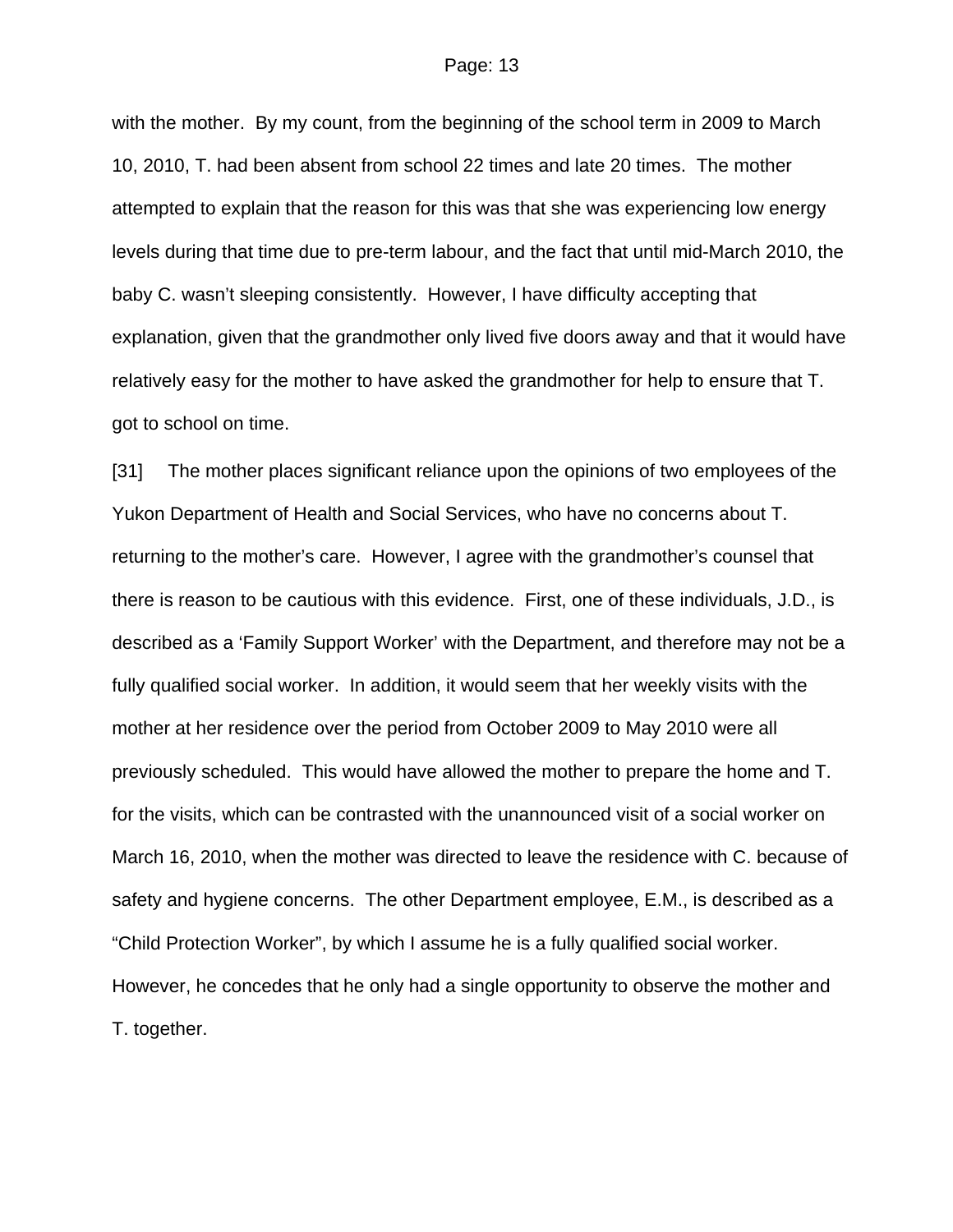[32] Section 30(1)(e) of the *Children's Law Act* refers to "any plans proposed for the care and upbringing of the child". The grandmother has deposed that she plans to continue with the current regime of providing healthy meals for T., tutoring her in certain academic areas, as well as attending to her medical, dental and mental health needs. The mother has not significantly challenged the grandmother in any of those respects.

[33] In her first affidavit, the mother set out an impressive parenting plan about how she proposed to deal with T. if she was returned to her care and custody. At the time that affidavit was sworn on April 26, 2010, the mother's plans included such things as getting T. into counselling through the Healthy Family Program, trying to resolve issues that T. has with some of her teachers at school and working with her assigned social worker, E.M., and her Healthy Family Worker.

[34] However, since swearing that affidavit, the mother deposed that she informed the grandmother on or around July 10, 2010 that she, J.H. and their two children had plans to move to Leduc, Alberta. In her fifth affidavit, sworn July 21, 2010, the mother deposed that she planned to move with her family on August 15, 2010. She said that both she and J.H. were unemployed and had been unable to find work in Whitehorse. Although she hoped that both they would find employment in Alberta, there was no evidence of any particular jobs for either the mother or J.H. being pursued.

[35] Further, such a move would have significantly disrupted several elements of the mother's parenting plan.

[36] Also, the mother chose to move out of her residence in the grandmother's townhouse complex in mid-July, notwithstanding that she was not required to vacate the premises until the end of July. Even though the hearing did not take place until July  $26<sup>th</sup>$ ,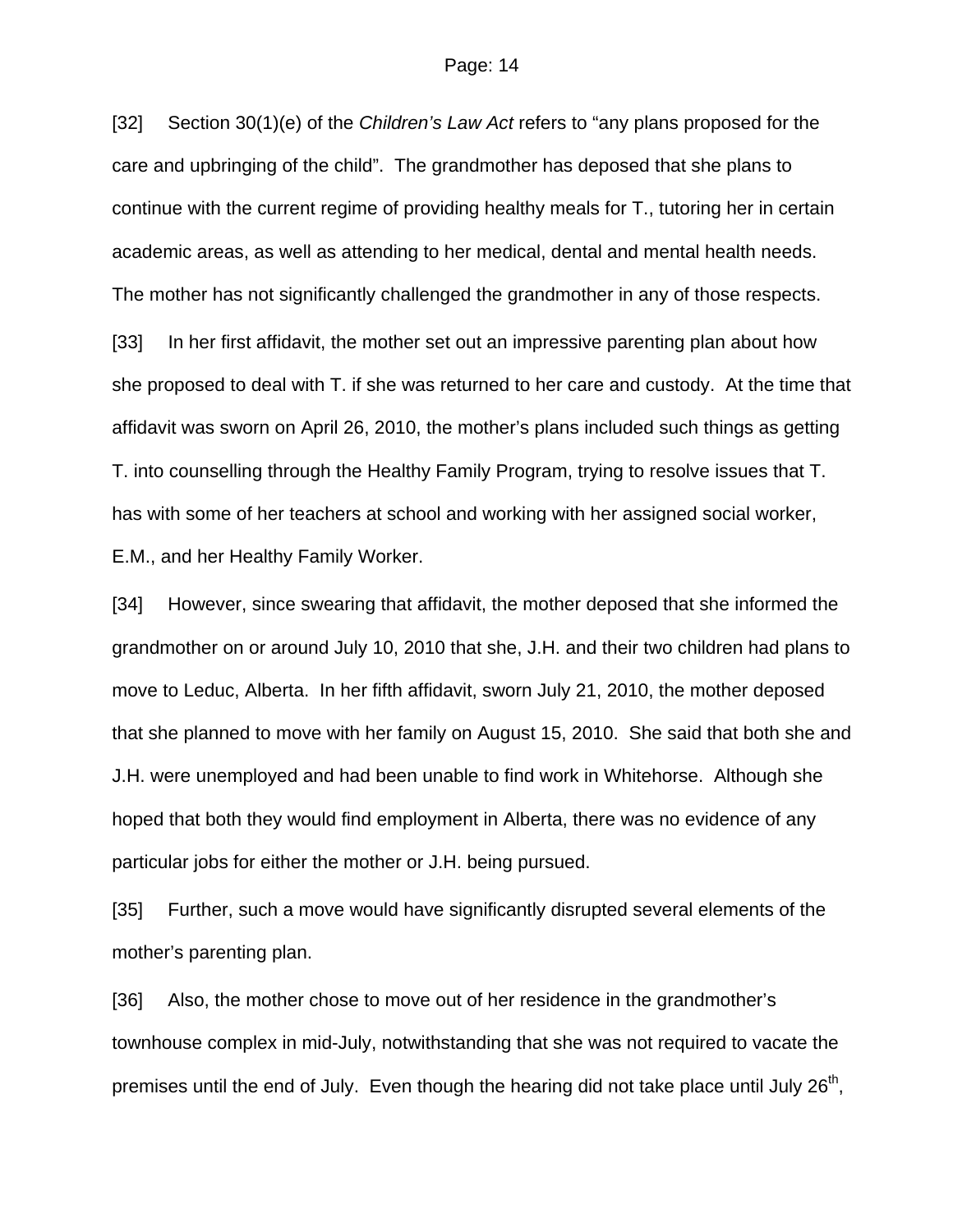the mother failed to provide any further affidavit evidence on the location or nature of the new housing which she and J.H. subsequently obtained. I only received this information from her counsel at the hearing. Given that the plans for the proposed care and upbringing of the child are a specified consideration leading to a custody decision under s. 30(1) of the *Children's Law Act*, I would have expected the mother to have provided such evidence, as it is obviously important to my determination of the issue.

[37] In addition, it is puzzling to me why the mother would find it necessary to move out of her residence in the townhouse complex she shared with the grandmother some two weeks before she was technically required to vacate those premises and into new housing when she and J.H. planned to move to Alberta about four weeks later. On its face, and without any further explanation by the mother, such actions appear to be haphazard and not particularly well thought out.

[38] Further still, the mother indicated through her counsel at the hearing on July  $26<sup>th</sup>$ that she had changed her plans by deciding to remain in Whitehorse and attend some form of post-secondary education this fall. Once again, the mother failed to provide any evidence about this whatsoever, other than through her counsel's submission.

[39] While I accepted counsel's submissions on both the mother's change of residence and change of plans regarding the move, the simple fact that both of these changes of status occurred within a few days of the hearing date again indicate to me that the mother's plans for the care and upbringing of T. are presently in a state of flux, at best, and reflect a degree of unmanageability, at worst. That element of unmanageability appears to be consistent with the grandmother's evidence about the mother's continual reliance upon her over the years for parenting assistance, as well as the mother's own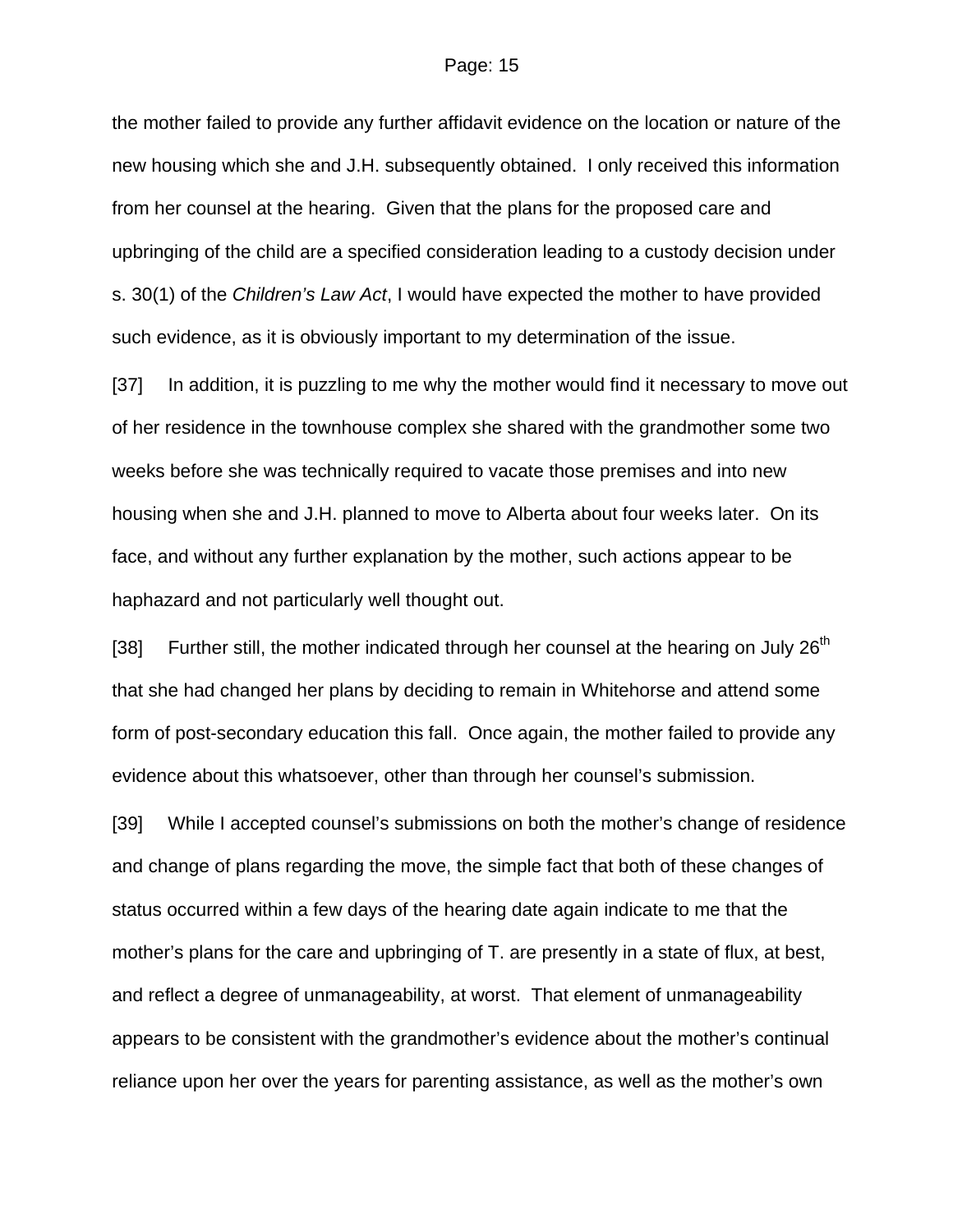evidence about her frequent need for outside support to help her cope with the stresses of keeping a home and raising a family. My concerns in this regard, at this interim stage of the litigation, are central to my determination that it is in T.'s best interest to continue to reside primarily with the grandmother at this time.

[40] Section 30(1)(f) of the *Children's Law Act* speaks of the permanence and stability of the family unit with which the child will live. For the reasons I have just given, I am satisfied, at this interim stage, that the grandmother's family unit is far more permanent and stable than that of the mother.

[41] Section 30(1)(g) of the *Act* is the final factor in the non-exhaustive list of circumstances which the court must consider. This section speaks of the effect that awarding custody to one party would have on the ability of the other party to have reasonable access to the child. In this regard, I return to my concerns about the mother's somewhat chaotic planning for a move to Alberta. Had I awarded the mother interim custody, and had the move proceeded, it is likely that the T.'s access to the grandmother would have been temporarily, but abruptly, terminated for a significant period of time. The mother indicated in her materials that she would have allowed T. to have access to her grandmother for the months of July and August each year. However, the mother's plans failed to address in any way the probable disruption to T. in uprooting her abruptly from the community in which she was raised since birth, and more particularly, from the residence in which she has been living and thriving for nearly five months.

[42] Although the mother has changed her plans about the move to Alberta, this history does not inspire me with confidence that she might not again change her mind and proceed with a move on short notice. In such event, it is likely that T. again would face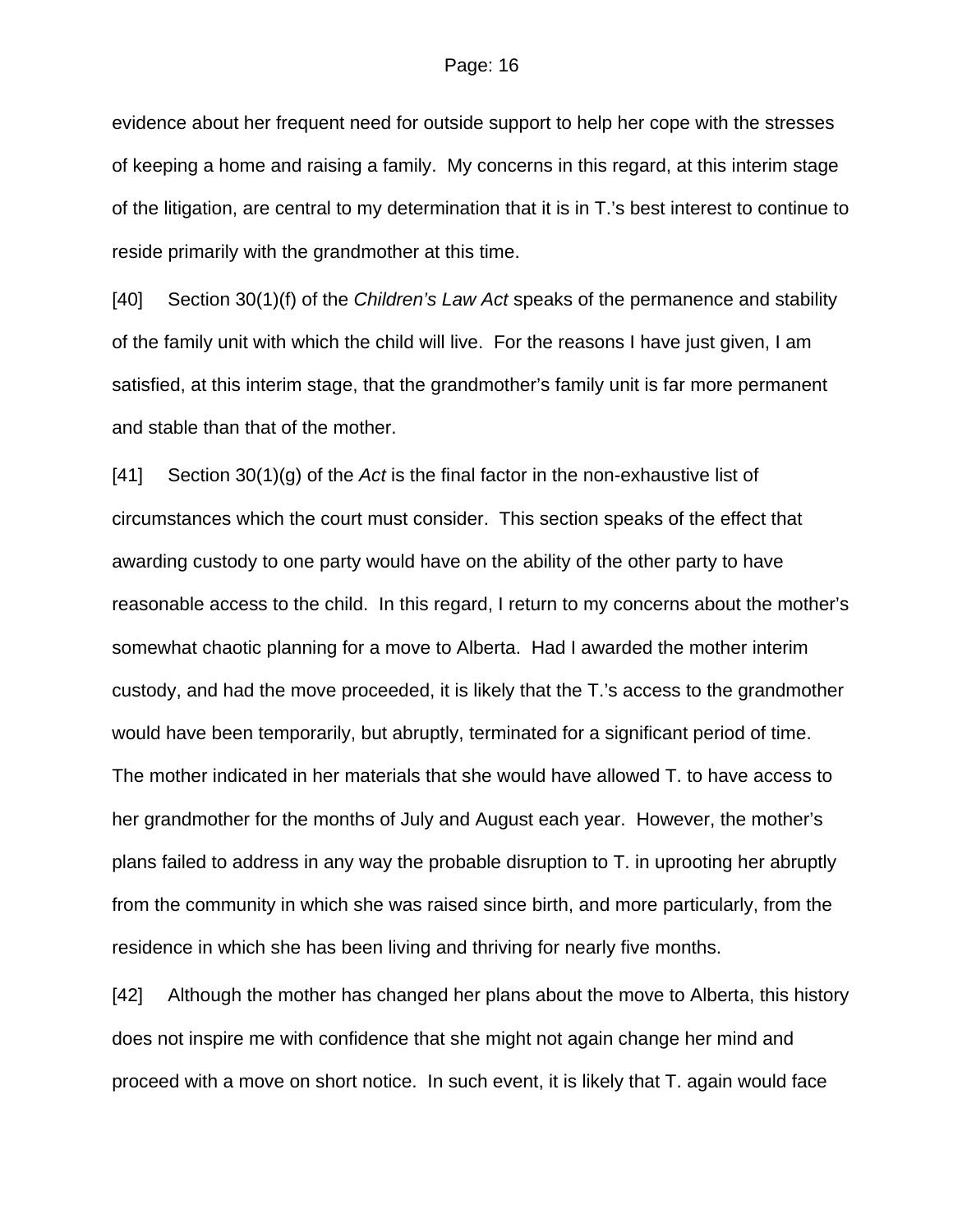the prospect of an abrupt and significant curtailing of access to her grandmother, with whom she has a positive and nurturing relationship.

[43] On the other hand, there is evidence that the grandmother does not seek to maintain interim custody of T. for a protracted period of time. Rather, she simply wants to ensure that T. has a good and healthy foundation in life and a quiet and stable environment, and that once the mother is able to demonstrate her capacity to provide this, she will relinquish her guardianship of T.

[44] Although the mother has complained about the grandmother's reluctance to allow T. increased specified access since March 10, 2010, to be fair, it also appears that the grandmother has been frustrated by the mother's repeated inability to stick with the existing access schedule. In any event, the grandmother has expressly indicated a willingness to increase access over time, including overnight access, as the mother is able to demonstrate increased stability and reliability.

## *C.'s access to the grandmother*

[45] The grandmother also seeks access to the infant child, C. The mother opposes such access, saying that the grandmother has only visited with C. five or six times since she was born and has no significant relationship with her. The grandmother disputes this. What seems to be undisputed, though, is that T. has a close relationship and significant attachment with her infant half-sister. In her first affidavit, the mother deposed as follows:

"[T.] loves [C.] and played with her every day when she was living with me. I believe [T.] should grow up with her sister. [T.] has a real strong attachment to [C.], and I believe that bond is to be strengthened, nurtured and developed. The best way to do this is for them to spend significant time together, with me".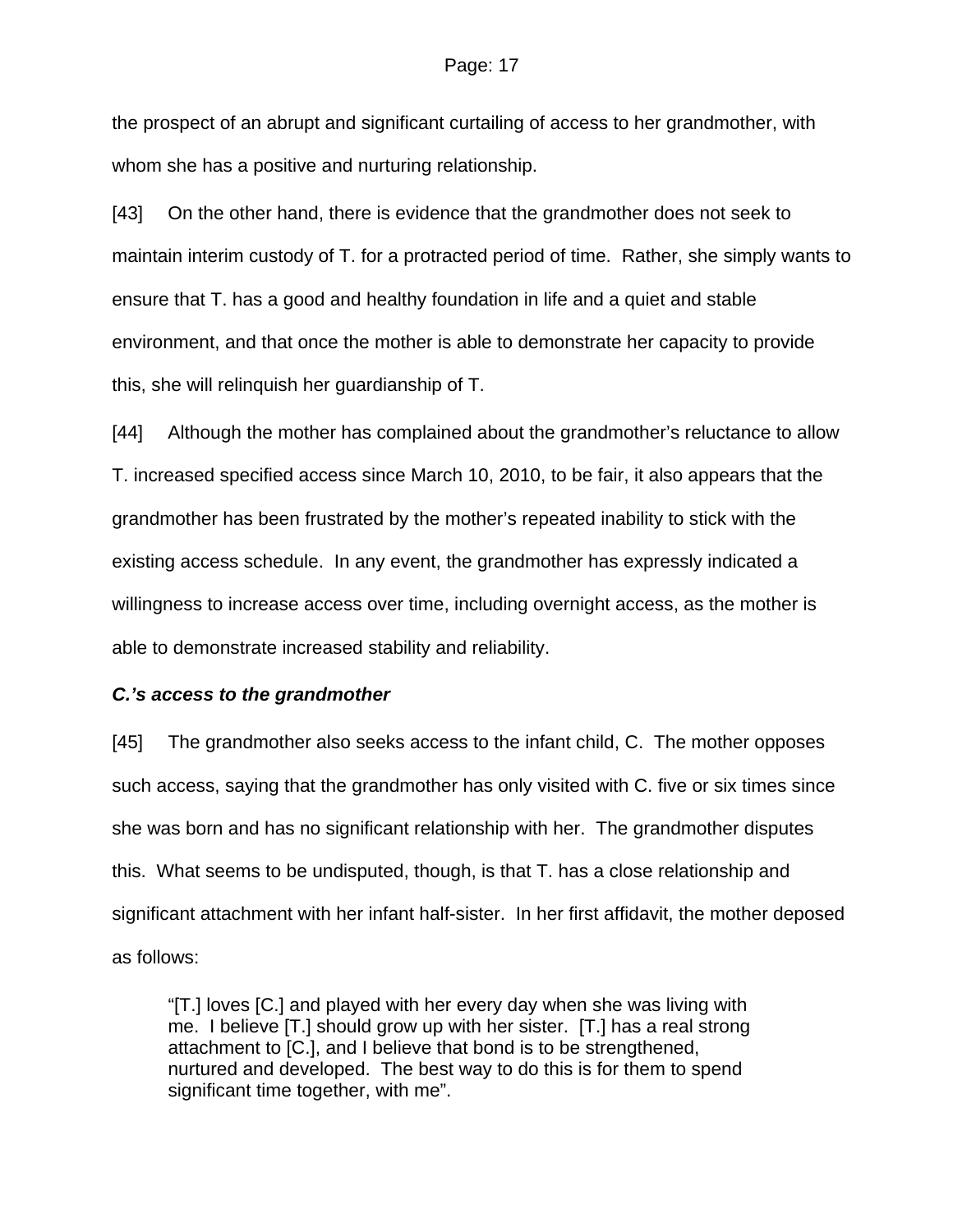[46] I agree that the bond between T. and C. should be fostered and nurtured and that it would be in both of the children's best interests for that to happen. Viewed another way, it would be contrary to both of their best interests if the amount of time they spent together was significantly curtailed by the mother's refusal to allow C. to visit the grandmother. In my view, the mother is being unreasonable in denying C. access to the grandmother, especially in the present circumstances where T. is residing and spending the majority of her time with the grandmother.

[47] Accordingly, I will order that the grandmother be allowed reasonable and generous access to C. at dates and times to be agreed upon between the parties.

## **CONCLUSION**

[48] I conclude that:

- 1. The grandmother and the mother are awarded interim joint custody of T.;
- 2. T. will primarily reside with the grandmother;
- 3. The mother shall have specified access to T. as the grandmother shall determine to be in T.'s best interests. In any event, that access shall include, at a minimum:
	- a) each Tuesday from 10 a.m. to 2 p.m. until T.'s school term starts in the Fall of 2010;
	- b) each Saturday from either 10 a.m. to 2 p.m. or 12 noon to 4 p.m., whichever is preferable to the mother;
	- c) each Sunday from 1 p.m. to 5 p.m.;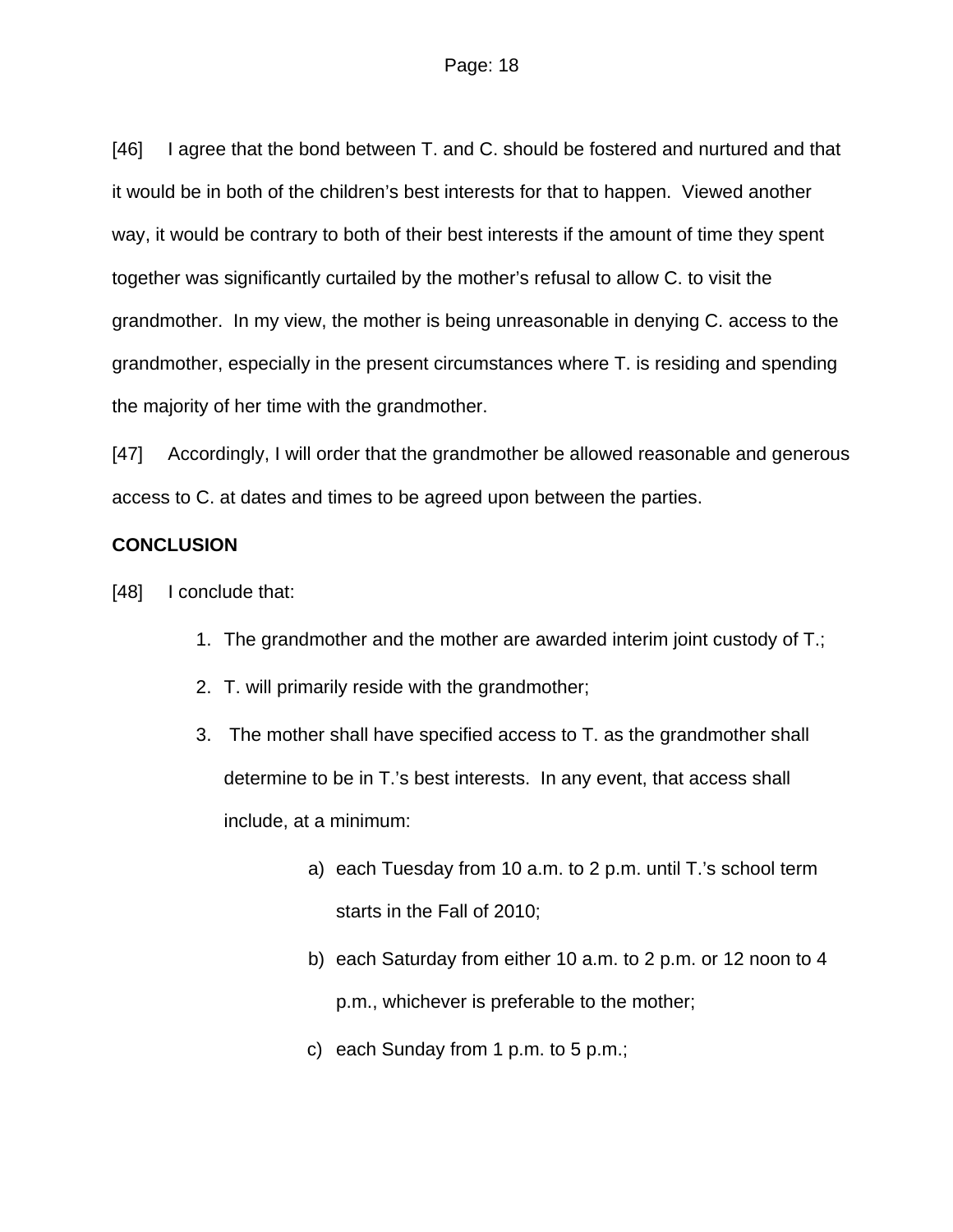- 4. The grandmother will work with the mother in an attempt to come to joint decisions on important aspects of T.'s upbringing, including such things as her medical, dental and mental health, her education, her social life, and her spiritual life (if that is applicable to T.). In the event that the parties cannot reach joint decisions in these areas, or in any other area of concern affecting T.'s wellbeing, then the grandmother shall be authorized to make the final decision, on a case-by-case basis;
- 5. C. shall have reasonable and generous access to the grandmother at dates and times to be agreed upon between the parties;
- 6. In the event that the parties have difficulty negotiating further, mutually satisfactory, specified access to T., or unspecified access to C., either may request a family law case conference before me for the purpose of resolving the issue;
- 7. The mother shall not remove or pick up T. from her school, unless the grandmother has consented in writing;
- 8. The grandmother shall receive the Child Tax Credit payable for T., and the mother shall sign all necessary documentation to allow the Child Tax Credit to be transferred to the grandmother;
- 9. The grandmother shall be entitled to travel with T. without the consent of the mother, although the grandmother shall provide the mother with reasonable notice that she will be travelling with T. as well as an itinerary and contact information; and